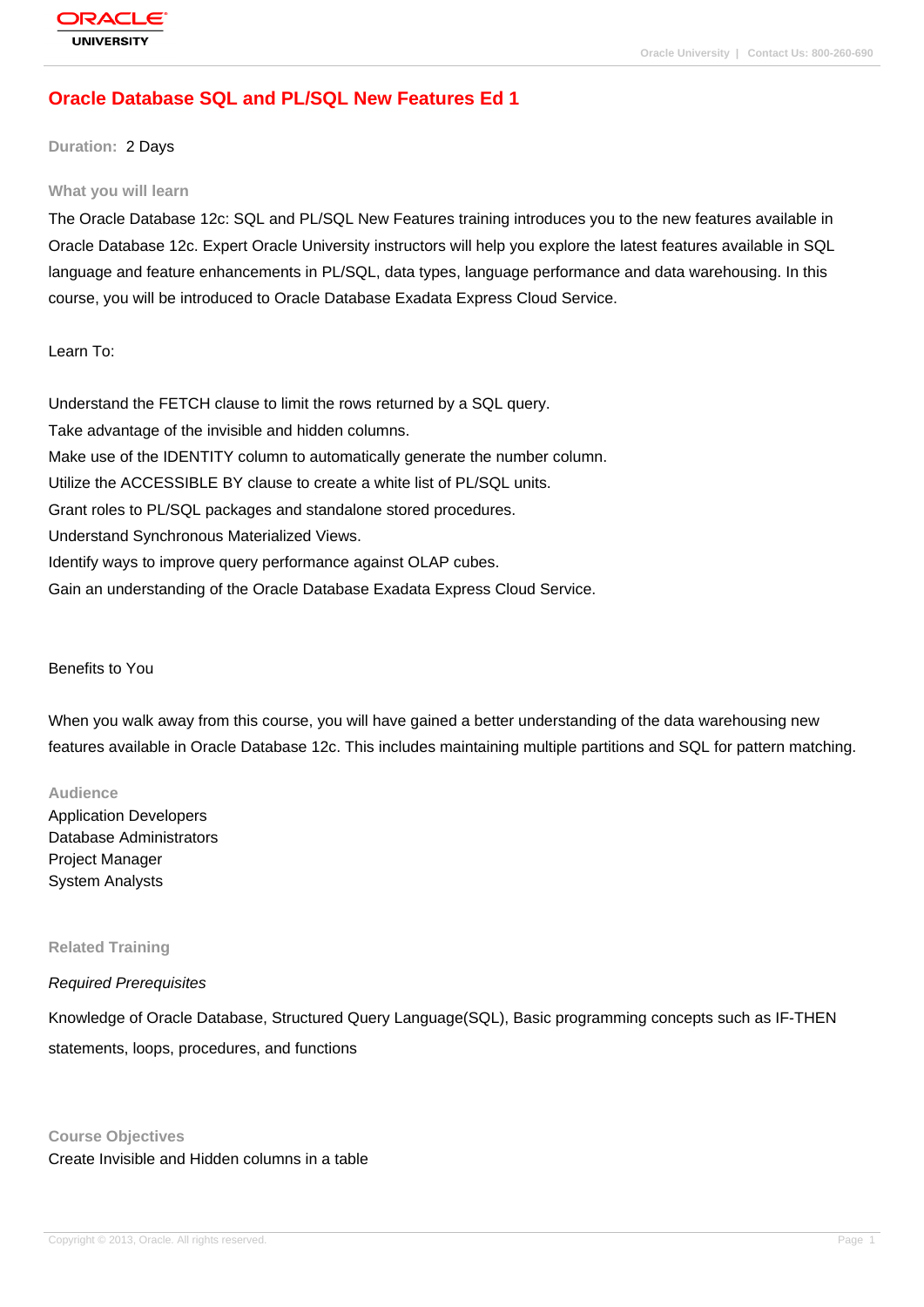Understand enhanced DDL capabilities using ONLINE keyword Identify additional new features available in SQL Language Identify the increased length limits of data types Configure database for extended data type Understand SQL IDENTITY column Identify SQL Column enhancements defaulting on explicit NULL and using a sequence Identify additional feature available in Data Types such as ANYDATA, and GATEWAY Understand fine grained access controls for packaged procedures Define invoker's rights function that can be result cached Implement ACCESSIBLE BY clause Grant roles to PL/SQL packages and standalone stored subprograms Identify PL/SQL functions that can run faster in SQL Maintain Multiple Partitions Use FETCH clause in SQL queries Gain an understanding of the Oracle Database Exadata Express Cloud Service

### **Course Topics**

### **Course Introduction**

Course Objectives Course Agenda Schemes used in this course Classroom account information Overview of SQL Developer 4.0 Review the Oracle Database 12c SQL and PL/SQL documentation and additional resources

#### **SQL Language Enhancements**

SQL Row Limiting Clause Invisible and Hidden Columns Enhanced DDL capabilities using ONLINE keyword Additional features in SQL Language

## **Data Types Enhancements**

Increased Length Limits of Data Types Using SQL IDENTITY Column SQL Column enhancements